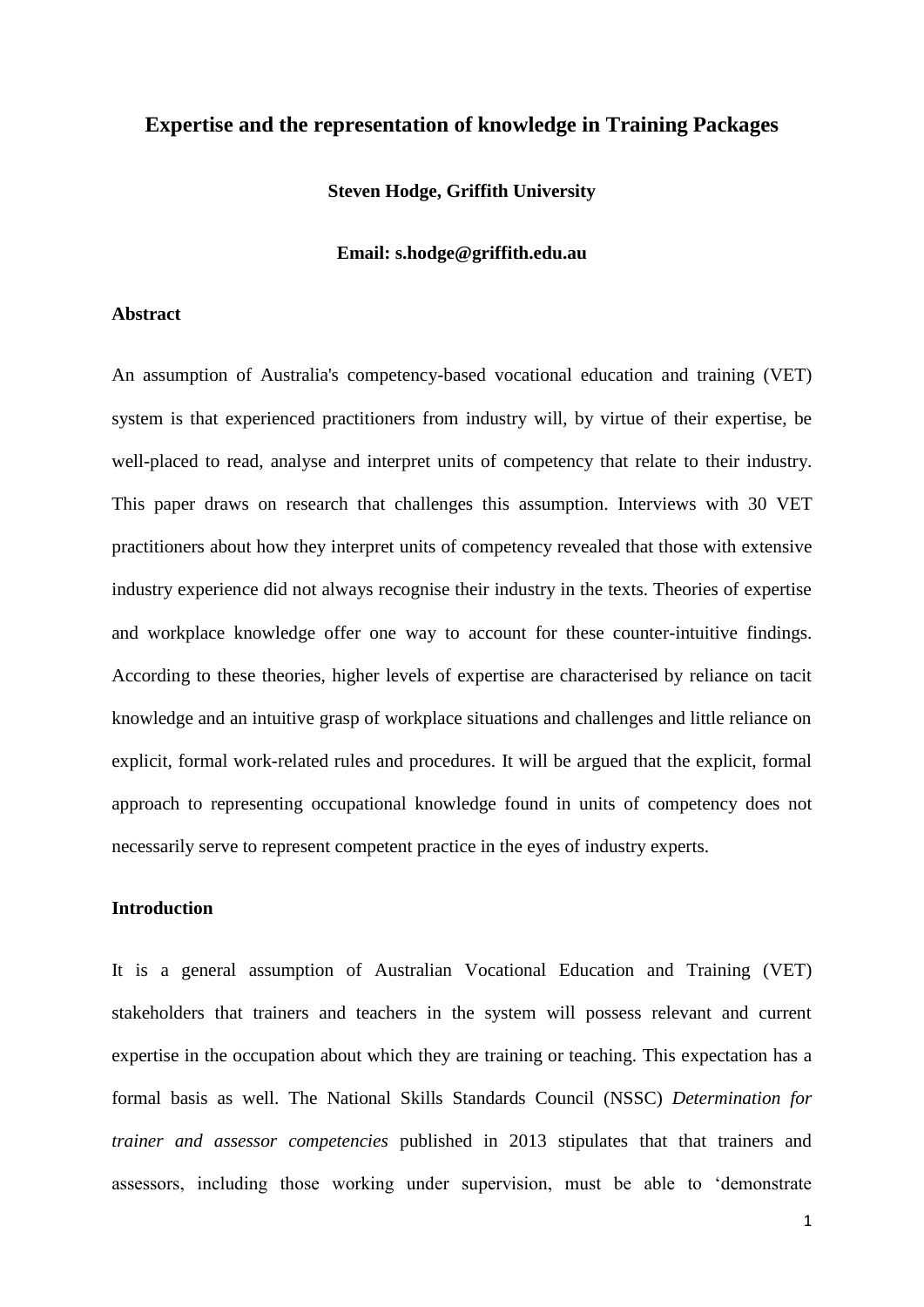vocational competencies at least to the level being delivered and assessed; and be able to demonstrate how they are continuing to develop their VET knowledge and skills as well as maintaining their industry currency and trainer/assessor competence.' With this Determination, the NSSC continues the practice of national training authorities to mandate occupational expertise in trainers and assessors working in the system.

But these requirements are not what they are simply in order for trainers and assessors to pass on what they know. Rather, these practitioners are supposed to base their instruction and assessment on competency standards which are determined by industry representatives and identify those tasks, skills and knowledge deemed necessary for current occupational roles. Competency standards are gathered into 'Training Packages' which include rules for combining the standards to create whole qualifications as well as industry-specific assessment advice. Given that the initial training practitioners receive to operate in Australia's competency-based system is at an elementary level (Robertson, 2008), it may be presumed that occupational expertise is at least in part required to inform the process of interpreting competency standards for the purpose of designing training and assessment. However, recent research into the use of competency standards by practitioners suggests that even highly experienced practitioners with demonstrated industry expertise have difficulty decoding the texts of competency standards. It is tempting to attribute such difficulty to the relatively low level of initial training for VET practitioners in Australia, particularly since for most of the participants in the research the entry-level *Certificate IV in Training and Assessment* was their highest teaching qualification. But the participants had issues with competency standards that suggested initial training was not the source, or not the only source, of the problem. Rather, participants revealed a disconnect between the occupation as they understood it and the representation of the occupation in the competency standards.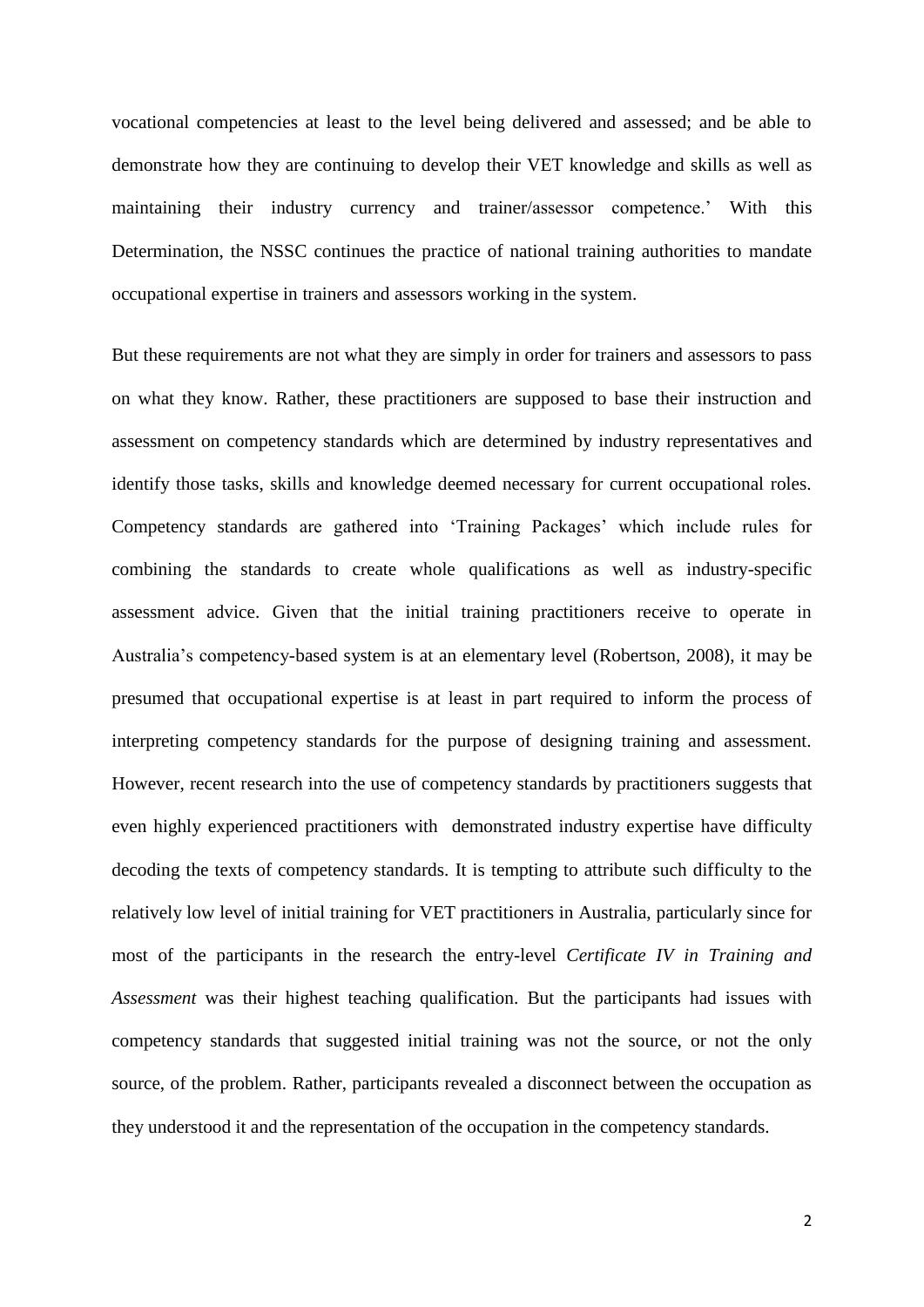One possible explanation for this situation is that competency standards are themselves somehow a flawed means for representing occupations. An extensive literature has developed that posits and explores formal limitations inherent in the format and conceptualisation of competency standards (e.g. Ashworth & Saxton 1990, Hyland 1993, 1997, Collins 1993, Brown 1994, Blunden 1997, Cornford 1997, Chappell, Gonczi & Hager 2000, Wheelahan 2004, Darwin 2007, Buchanan et al 2009). Notwithstanding the potent critiques of the competency approach that have been made, an alternative (and in many ways complementary) explanation is possible. This is that there are qualities of expertise itself that render the use of competency standards in the VET context problematic. This paper addresses the broad question of the relationship between occupational expertise of VET practitioners and the representation of occupational knowledge in competency standards.

The first part of the paper surveys expectations regarding the expertise of VET trainers and assessors before moving on to a discussion of the representation of occupational knowledge in Australian VET. The research that supports the argument of the paper is summarised next. The finding that industry experts do not necessarily relate to competency standards prompts a closer look at the nature of expertise. Accounts of expertise suggest that it is associated with intuitive action founded on tacit knowledge of occupational practices and that formal, codified representations of these practices may be incompatible with the exercise of expertise. Theory of expertise offers a plausible explanation of the findings of the research that challenges the assumption that expertise somehow facilitates interpretation of the formal, codified representation of occupations met in competency standards.

## **Trainer skills in Australian VET**

That VET trainers and assessors should be expert in their field and maintain that expertise is mandated in the Australian system. This mandate reflects of a broader set of assumptions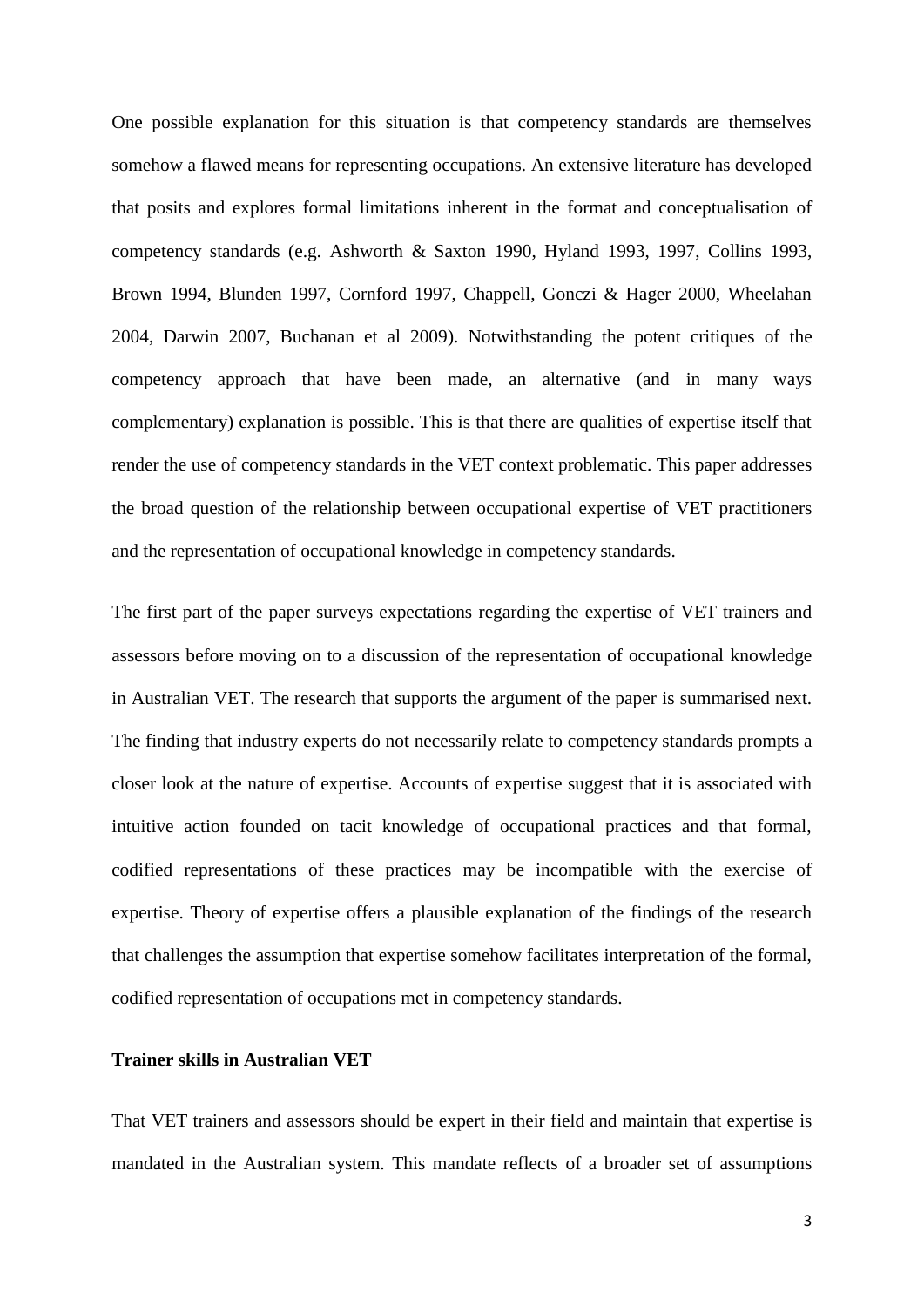about teachers in general and VET practitioners in particular. The expertise of teachers is a major concern throughout the world and has been for many decades. Shulman (1987) made a highly influential attempt to identify the 'bases' of teacher expertise, and the first base was 'content knowledge'. With school teachers in mind, Schulman explains that,

Teaching is, essentially, a learned profession. A teacher is a member of a scholarly community. He or she must understand the structures of subject matter, the principles of conceptual organization, and the principles of inquiry that help answer two kinds of questions in each field: What are the important ideas and skills in this domain? and How are new ideas added and deficient ones dropped by those who produce knowledge in this area?....The teacher has special responsibilities in relation to content knowledge, serving as the primary source of student understanding of subject matter. (1987, p. 9)

In VET, content knowledge equates with occupational knowledge and in studies of VET practitioner expertise, content knowledge is considered an essential attribute. For example, in Corben and Thomson (2001) identified 'technical knowledge and currency' as one of the 'attributes of excellence' in VET teaching. Summarising their findings on this topic, they say 'Thorough knowledge of subject area and maintenance of technical expertise were mentioned as critical attributes by virtually all participants' (2001, p. 28). Later work by Palmieri (2004) and Robertson (2008) underscores this point. According to Palmieri, 'Vocational teachers were (and still are) expected to have a background in their industry field, and to keep their knowledge of the industry up to date' (2004, p. 11). Robertson explains that, 'Given that vocational teachers are usually required to have a number of years of industrial experience before entering the VET teacher workforce it is assumed that they will have a strong knowledge base in their primary vocational discipline' (2008, p. 11).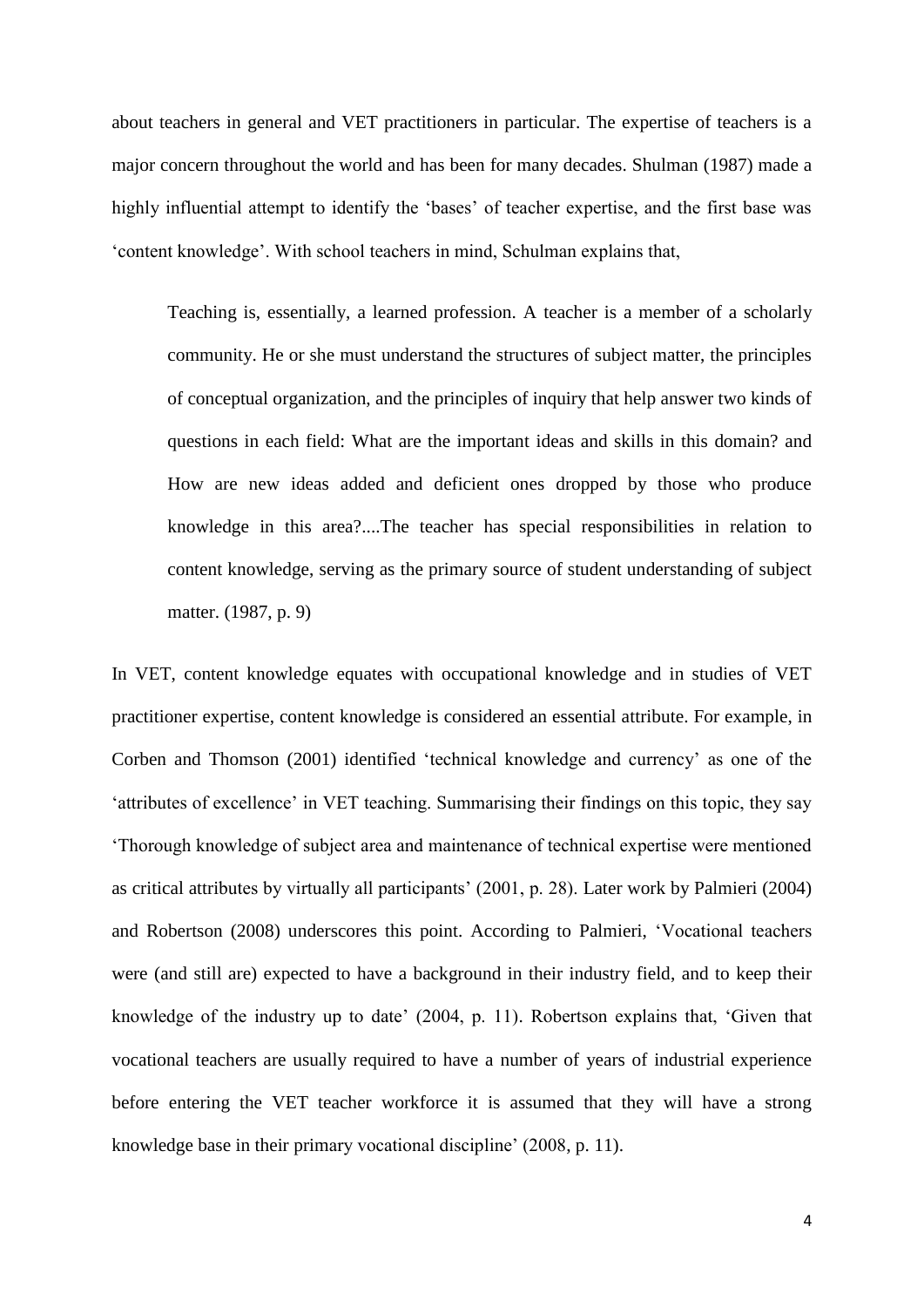Regulation of VET in Australia is consistent with the conclusions of this literature. As the NSSC (2013) determination regarding VET practitioners cited above demonstrates, relevant, current industry competence is mandated for practitioners. The industry expertise of VET practitioners is not just what students, employers and the literature expect, it is law.

## **Representation of knowledge in Australian VET**

To this content or occupational knowledge base VET practitioners must add at least a *Certificate IV in Training and Assessment* (or specific 'skills sets' from the qualification for those with limited practitioner roles) to be officially eligible to teach and assess in the Australian VET system. The *Certificate IV* qualification, regarded as an 'entry level' credential, is designed to give practitioners basic skills in teaching and assessment as well as an induction into the requirements of the system.

This latter component of the qualification is crucially important as practitioners are required to make very specific use of competency standards documents for targeting their instruction and assessment work. Competency standards, commonly referred to as units of competency or simply 'competencies', each specify 'a discrete workplace requirement' (DEEWR, 2012), typically a job role.

Competencies have a number of components each with a defined purpose:

- 1. Unit descriptor
- 2. Application of the unit
- 3. Licensing/Regulatory information
- 4. Unit pre-requisites
- 5. Employability skills information
- 6. Elements and performance criteria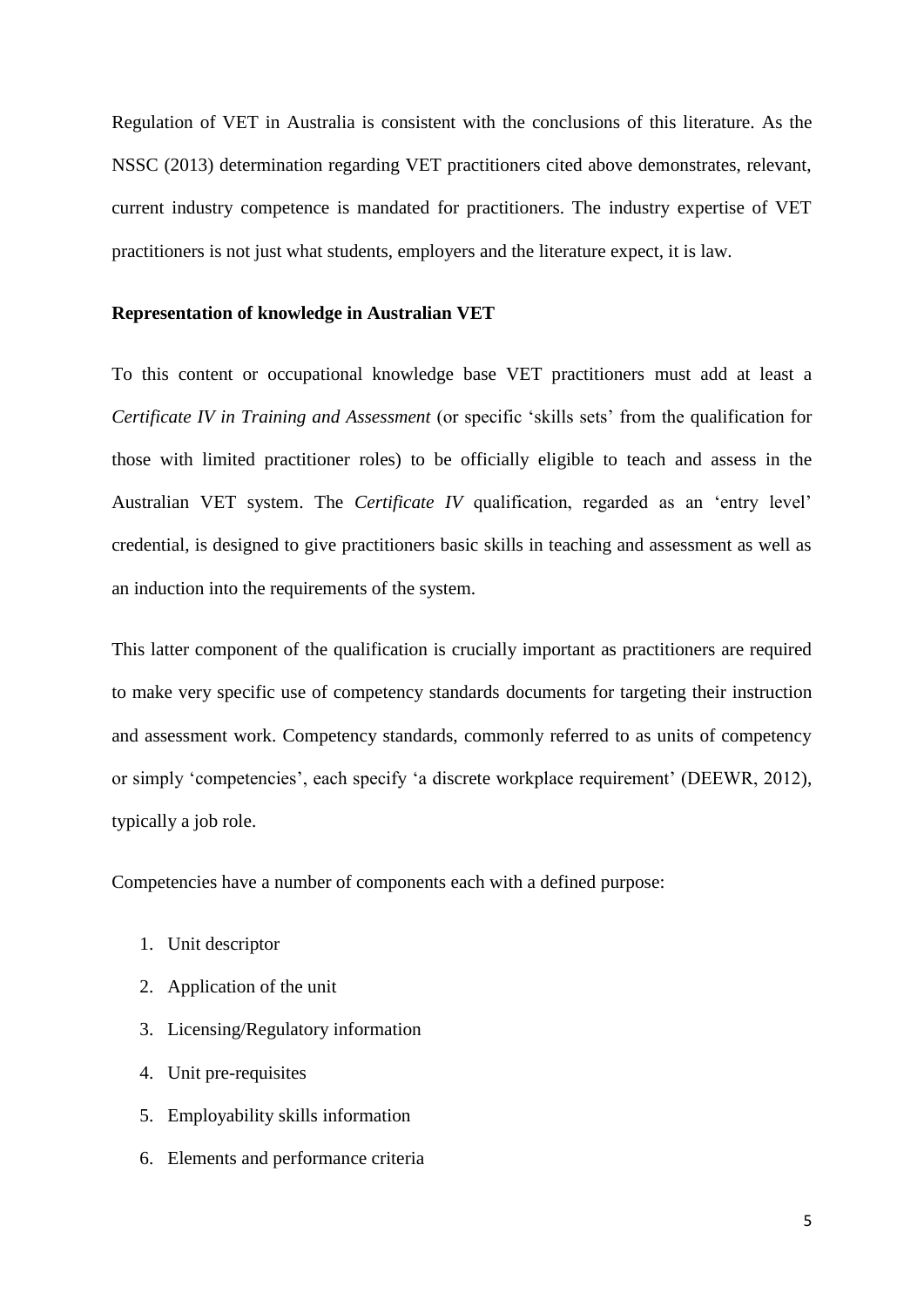- 7. Required skills and knowledge
- 8. Evidence guide
- 9. Range statement
- 10. Unit sector(s)
- 11. Competency field
- 12. Co-requisite units

Competencies constitute a detailed analysis of the discrete workplace requirement that is the focus of the text. The way the analysis is undertaken and expressed is influenced by the theory of behavioural objectives, an approach to writing learning outcomes that strives for objective and unambiguous formulation. An influential advocate of behavioural objectives explained that,

a usefully stated objective is one that succeeds in communicating an intended instructional result to the reader. It is useful to the extent that it conveys to others a picture of what a successful learner will be able to do that is identical to the picture the objective writer had in mind…. What you are searching for is that group of words or symbols that will communicate your intent exactly as YOU understand it. (Mager 1962, p. 19)

According to the behavioural objectives model the most effective way of transmitting instructional intentions is to clearly describe behaviours or performances ('what a learner is expected to do'), the criteria of behaviours ('how well the learner must perform in order to be considered acceptable') and conditions ('the important conditions (if any) under which the performance is to occur') (Mager 1962, p. 21). These components of a behavioural objective are reflected in the Elements, Performance Criteria and Range Statements (respectively) of competency standards.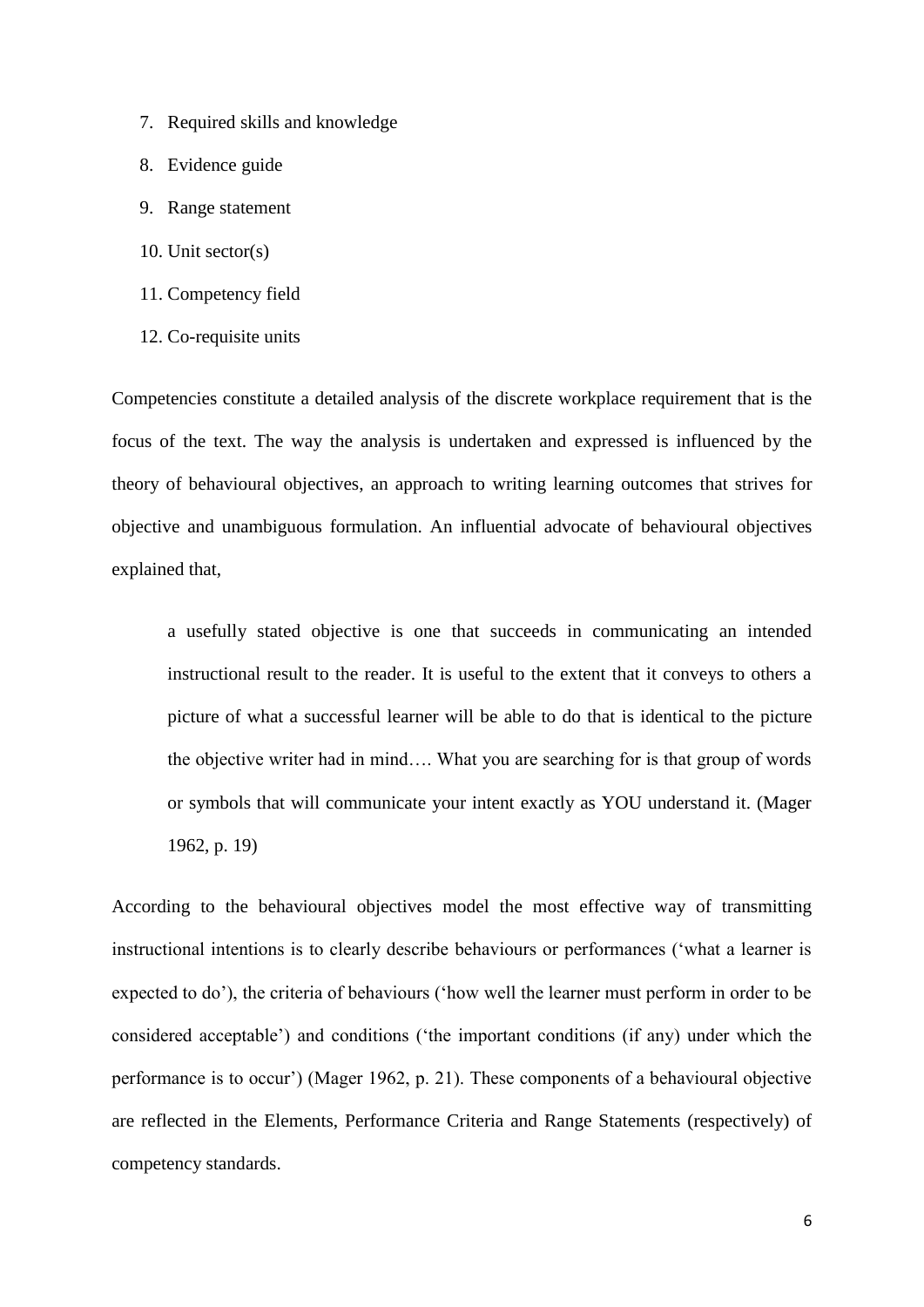Other substantial components of competencies include the Required Skills and Knowledge and Evidence Guide. The Required Skills and Knowledge component is supposed to identify abilities and understandings that enable competent performances and it often takes the form of a list of abilities, theories and concepts. The Evidence Guide is intended to guide the development of assessment tasks and include descriptions of minimum performances that will count for the demonstration of competence. Other components such as descriptors and pre-requisites provide usually brief statements that help to provide system-level context.

Competency standards, then, embody the behavioural ideal of clear description and communication of those performances that are taken to be essential for competent work. Trainers and assessors must take these texts into account when they design programs, teach and assess in the Australian VET system. The expectations of practitioners in relation to competencies are made explicit in the units of competency that make up the *Certificate IV*. For example, Required Knowledge includes:

- how to interpret competency standards and other related assessment information to determine the evidence needed to demonstrate competence (TAEASS403B *Participate in assessment validation*)
- how to read and interpret the identified competency standards as the benchmarks for assessment (TAEASS401B *Plan assessment activities and processes*) (DEEWR, 2012)

Performance Criteria of the competency, TAEDES402A *Use training packages and accredited courses to meet client needs* include:

• Select individual unit or accredited module to meet client needs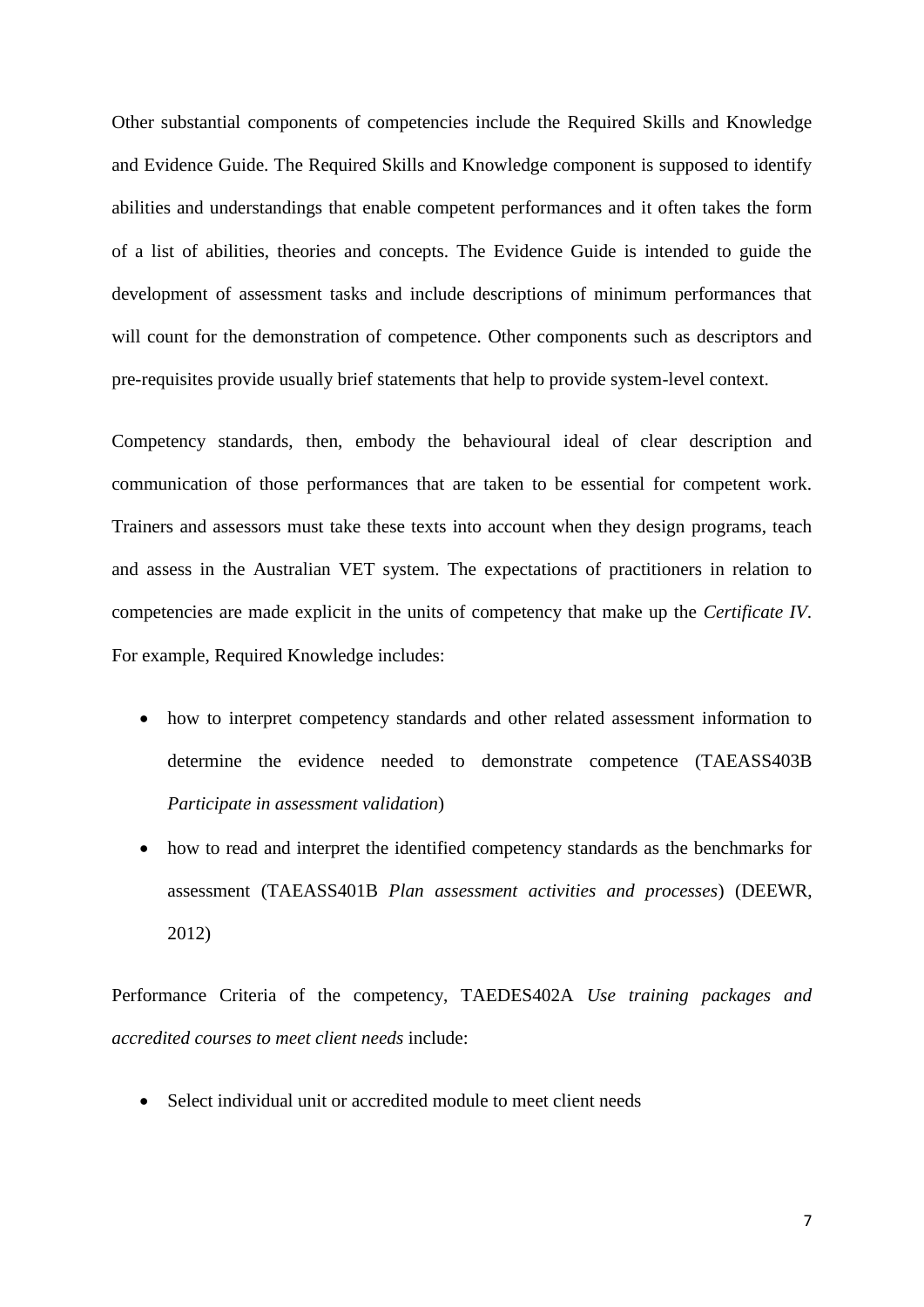- Read, analyse and interpret all parts of the unit or accredited module for application to client needs
- Analyse links between unit and/or accredited module to develop effective applications for the client
- Document analysis of unit or accredited module in a clear and accessible manner (DEEWR, 2012)

These and other examples of specification of expectations of practitioners in relation to the use of competencies reveal that they are meant to be able read and understand the texts fluently. It should be noted that the competency texts from which these quotes are drawn do not elaborate on the meanings of 'analysis' and 'interpretation'. It appears to be an assumption that the process of engaging with the texts is straightforward. Presumably, a person with the mandated industry background will be able to relate in a direct way to the content of the competency standards of their industry.

# **VET practitioner engagement with competency standards**

The research drawn on in this paper was a qualitative project that involved semi-structured interviews (Merriam 1998) with 30 VET practitioners about their use of competency standards. The semi-structured format facilitated comparison of interview data, while allowing unexpected evidence to be collected. The interview schedule included questions about: industry background and number of years spent in industry; how the practitioners learned about the use of competency standards; what VET training and education qualifications they possess; what continuing education and training in the use of competency standards they accessed; the process(es) they use when interpreting competency standards; how they understand and explain the purpose and components of competency standards; and,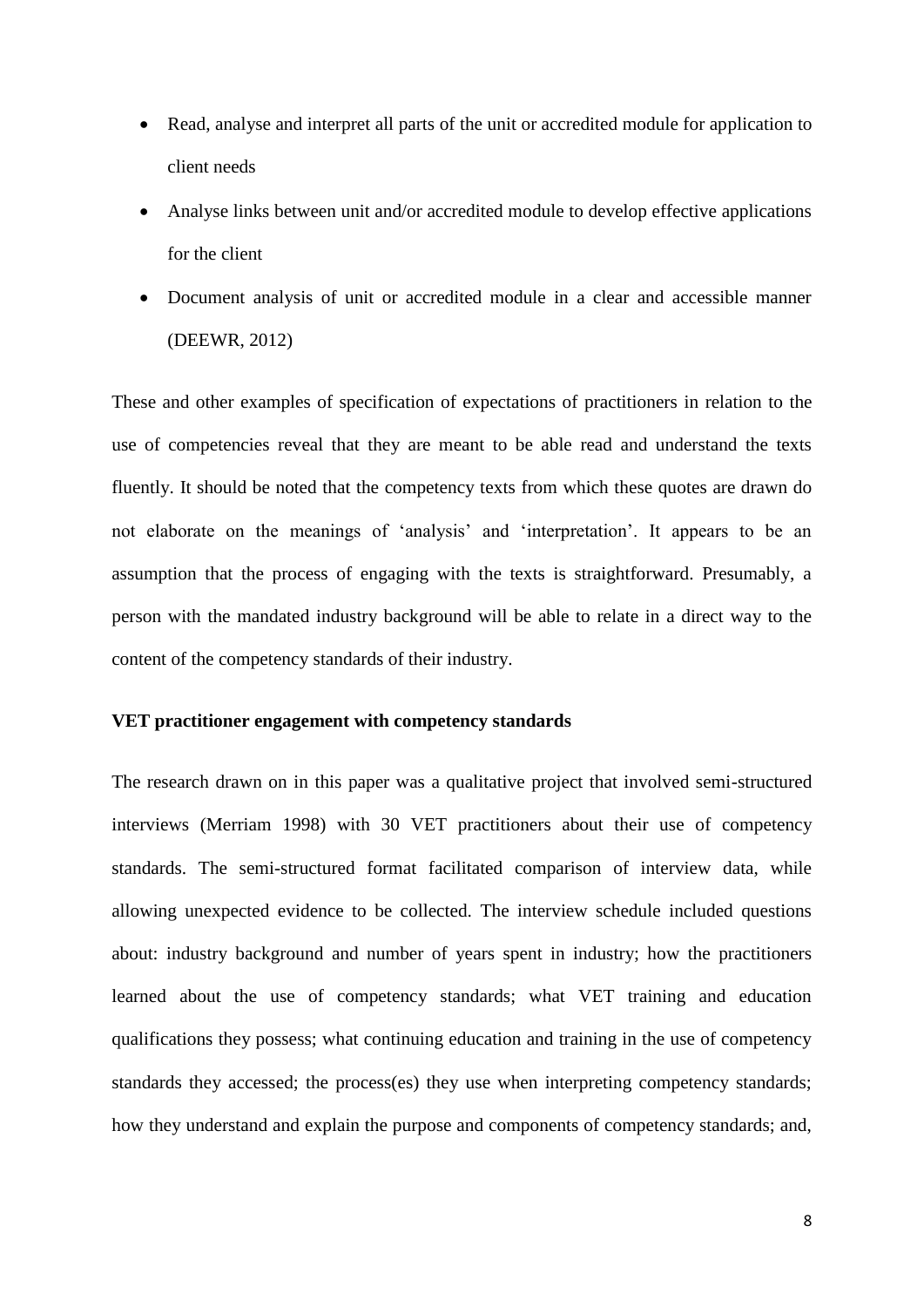whether they needed to add anything to the content of the competency standards to give students adequate skills to perform the work they are training for.

The participants were recruited using a 'purposive' sampling strategy (Patton 2002), which involved securing participants who represented a wide range of industry areas and number of years as VET practitioners. The majority of them had been working with competencies for between 10 and 14 years, although some had more than 20 years' experience in the system. Fourteen of them held teaching or education qualifications at levels higher than the *Certificate IV in Training and Assessment*.

All of the participants had to read the competency standards more than once before they felt confident about using them. Twenty-six of the participants thought the language of competencies is not clear. Two responses sum up the feelings of the participants:

- I think that the language probably leaves a lot to be desired. Particularly if they're new to the industry the language would be difficult because it would use jargon and terminology that's relevant to that industry.
- I mean, I've seen some competencies that are written just appallingly, that are very vague and overlap. For example, sometimes the critical aspects of evidence in the evidence guide really just reinforce what's already been said. But I guess it gives a chance to see what the writers of the unit thought was really important. Then others that I find that are a little bit more clear and succinct, perhaps have less overlap, but there's a degree of overlap.

The participants were also asked to explain the purpose of competencies as such, and to explain the meaning of each of the components. Most participants struggled with one or more of the questions, and only three participants were able to answer all questions in this set in a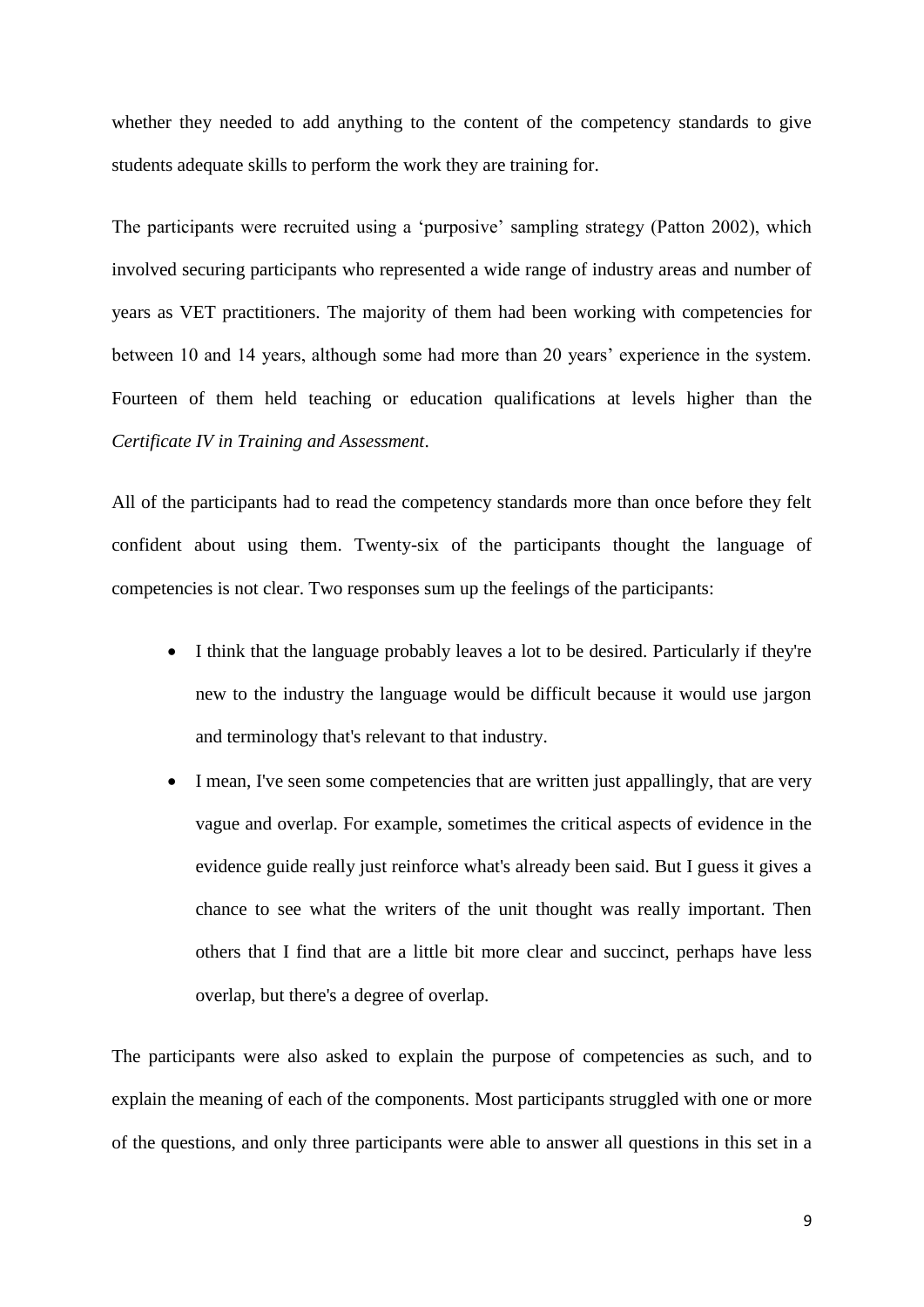way that was consistent with official definitions of the components. In other words, just 10% of the research participants possessed comprehensive, formal knowledge of the structure of competencies.

The participants were asked whether they thought the competencies they worked with were limited in any way, and whether they 'added' to the content of competencies in order to teach learners what they took to be necessary for practice in the occupation. A number of participants thought that the competencies were not always written by people with direct knowledge of the occupation:

- Look, there's got to be some industry people, I reckon there's got to be industry people in there that are writing these but sometimes I can read and think, 'Oh, that hasn't been written by an industry person.'
- I find that particularly with business type ones [competencies] in the ag[riculture] package or accounting type modules written in the ag[griculture] package, which I feel I'm an expert on - I feel they're, perhaps, not written by accounting people.

Some participants believed the competencies lagged behind industry developments:

• the industry is evolving much faster than the revision of the actual unit of competency itself, so in two or three years' time the unit of competency becomes out-dated because the business context has changed rapidly. Now you have immediate mismatch between the unit and real settings, so who keeps an eye on that? I don't know.

Most explained that they had to 'add' to the competencies to give learners the skills and knowledge they would need for industry: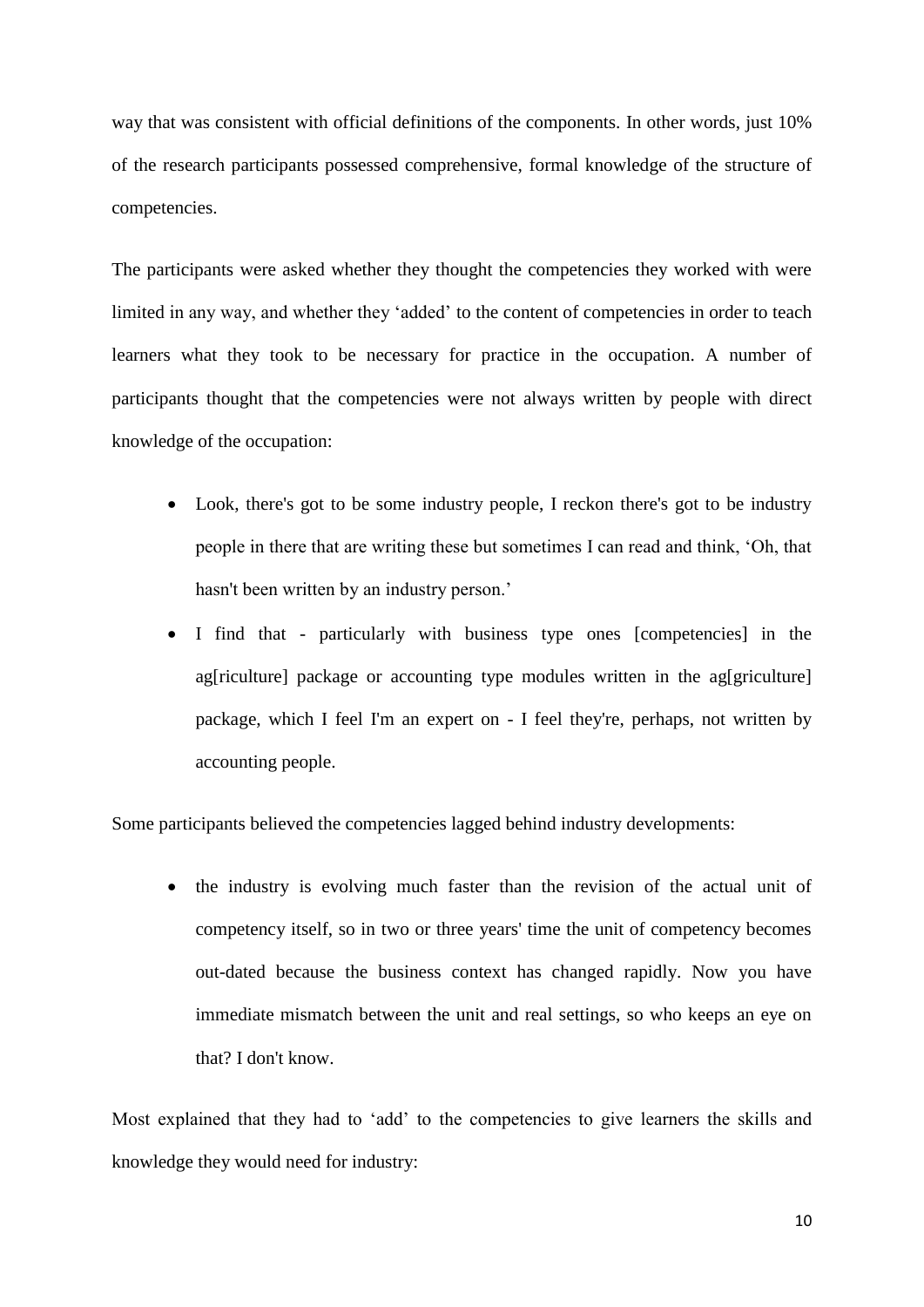Absolutely. I do it all the time. There's a lot of things that aren't in the competencies that I think [the apprentices] need to know, that need to be added.

The research indicated that practitioners find it difficult to understand competencies, do not understand the structure and components of competencies, and feel that competencies are not always relevant to the occupations they teach. It is tempting to attribute their difficulties with and criticisms of competencies to their initial training in the use of competencies. Most described confusion during their *Certificate IV* studies:

• I remember my first ever course. I was completely confused, and luckily my sane sister in law… she came along with me, because she was curious…. I just thought, 'thank God', because I remember the trainer, I just felt like she was speaking in hieroglyphics. I kept looking over to my sister in law saying, 'what is she talking about?' [My sister-in-law] would pass me little Post-it notes under the table, saying there's three sections of this and she's talking about the first section. 'Okay, thank you.' So it certainly didn't happen in my first course.

The majority also did not have access to professional development, suggesting that practitioners are simply not being trained and developed properly for the task of interpreting competencies. A fuller account of the research project and additional findings are contained in Hodge (2014). It must be stressed that the project is very small-scale and that findings from it must be treated with caution. However, if treated as a pilot study, the research raises some provocative issues worthy of further research and material that prompts the theoretical analysis presented in the next section.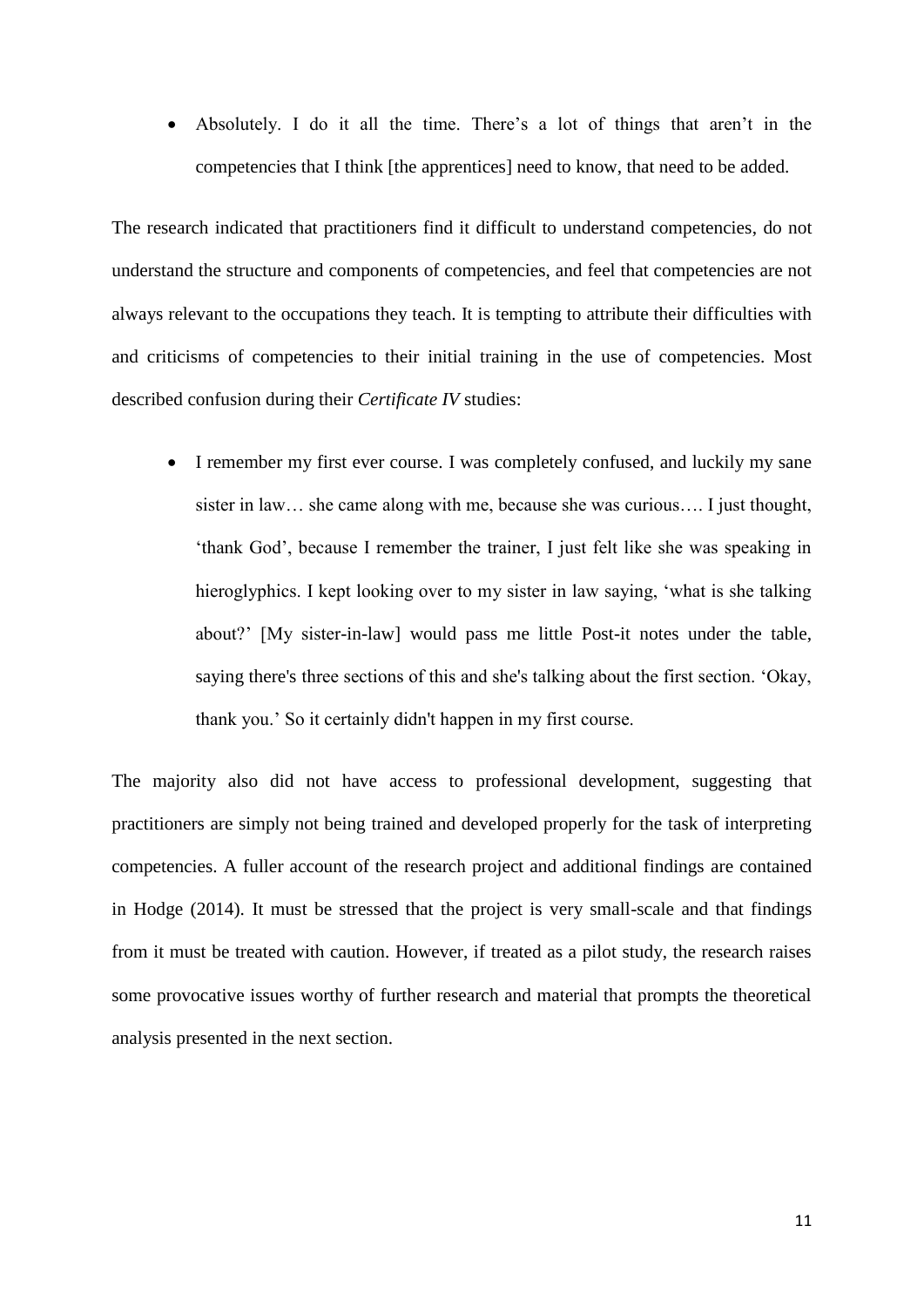## **Accounting for the findings**

Two accounts of these findings can already be sourced in the literature. First, there is the argument that training for VET practitioners is not adequate to the demands of their work. For example, Robertson's (2008) analysis of the skills developed through the *Certificate IV in Training and Assessment* indicates that practitioners are not prepared in the full range of knowledge and skills required by educators. However, since most of the participants in this research possessed education or training qualifications at levels higher than the *Certificate IV* and 22 of them had been VET practitioners for five years or more, possible inadequacy of initial VET practitioner training is unlikely to be solely responsible for the findings.

The other main account has to do with the adequacy of competency standards themselves to do the work expected of them. It was noted earlier that according to a sizable literature competency standards are limited means of capturing essential features of occupational knowledge for use in training and assessment. A typical criticism in this vein is that the behavioural categories of competencies that are designed to unambiguously 'transmit' desired performances for the purposes of instruction and assessment have the effect of 'narrowing' the subtle, holistic bases of competent performance (e.g. Chappell, Gonczi & Hager 2000).

However, an alternative or complementary explanation may be possible. An account of the apparent disconnect between the knowledge of experienced practitioners and the representation of occupational knowledge in competencies is suggested by research into expertise. Dreyfus and Dreyfus's (1988) influential research highlights the differences between newcomers to a skilled area and experienced practitioners. Their model was based on research into skill acquisition by pilots and chess players and was extended through research into the development of expertise in nursing and other professions. The 'Dreyfus and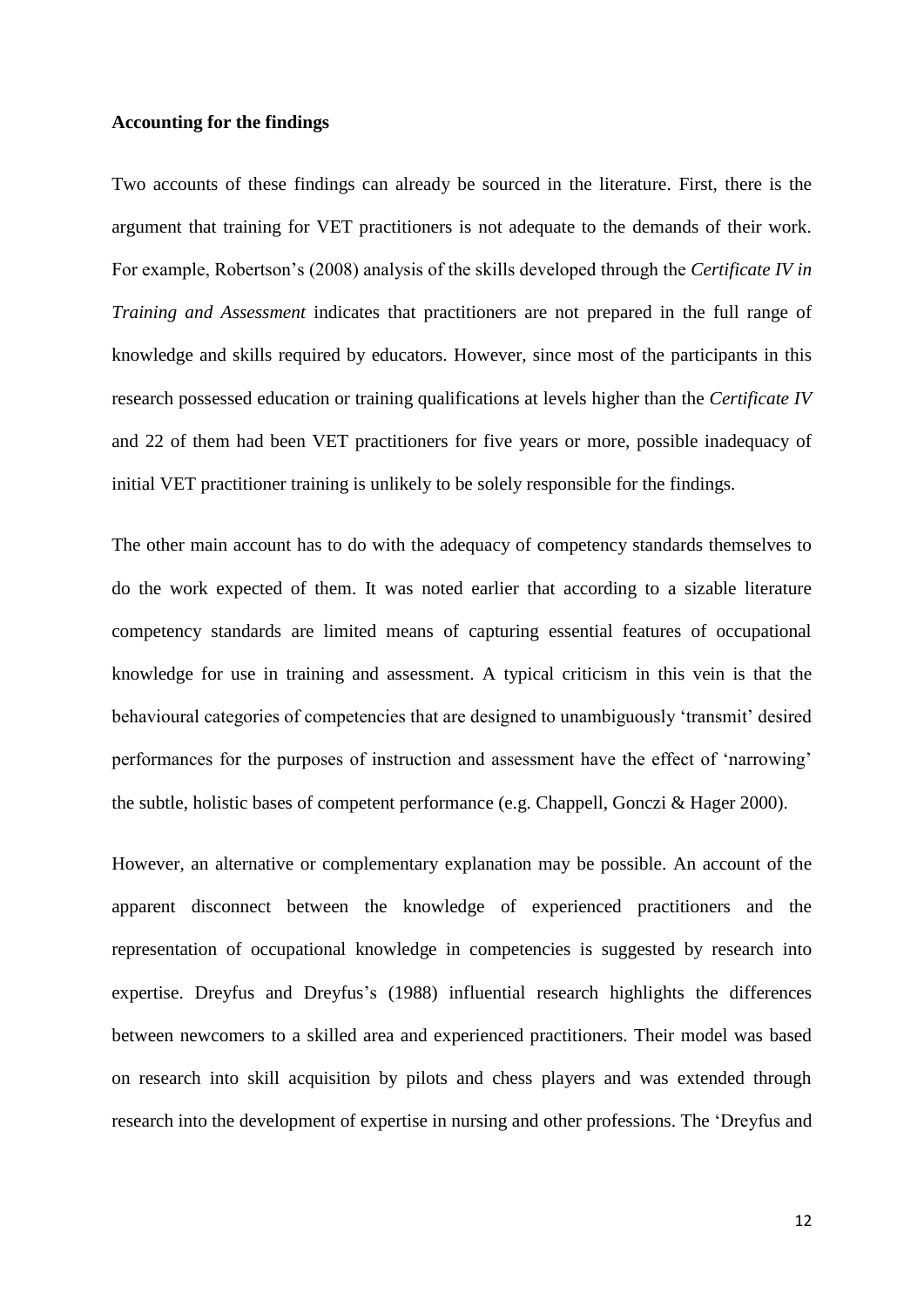Dreyfus Model' suggests that expertise is developed through five stages. They called the stages:

- 1. Novice
- 2. Advanced beginner
- 3. Competent
- 4. Proficient
- 5. Expert

They see the stages as building on each other. The relevant aspect of this model for the question of this paper is the role of explicit rules, standards and procedures in the development of expertise. The Novice and Advanced beginner stages are distinguished by the heavy reliance of learners on explicit rules, standards and procedures, which they tend to apply quite strictly to different situations. In contrast, at the Proficient and Expert levels, practitioners do not consciously apply explicit rules, standards and procedures to situations, but make intuitive, often rapid judgements based on a holistic grasp of situations. Their expertise does not conflict with relevant rules, standards and procedures, but it does not consist in the application of them. In addition, Dreyfus and Dreyfus (1988) point out that experts cannot necessarily articulate the rules, standards and procedures that *may* be used to specify their work. Many of us will be aware of this conundrum after working with experts who cannot effectively explain their expertise to others.

The general lack of comfort of practitioners with competencies suggested by the research presented above may be illuminated by the Dreyfus and Dreyfus (1988) model of expertise. The majority of the participants in my research could be regarded as experts with long experience in their occupational area. According to the model, their expertise would be of a tacit, intuitive, practical nature, rather than a matter of applying explicit rules, standards and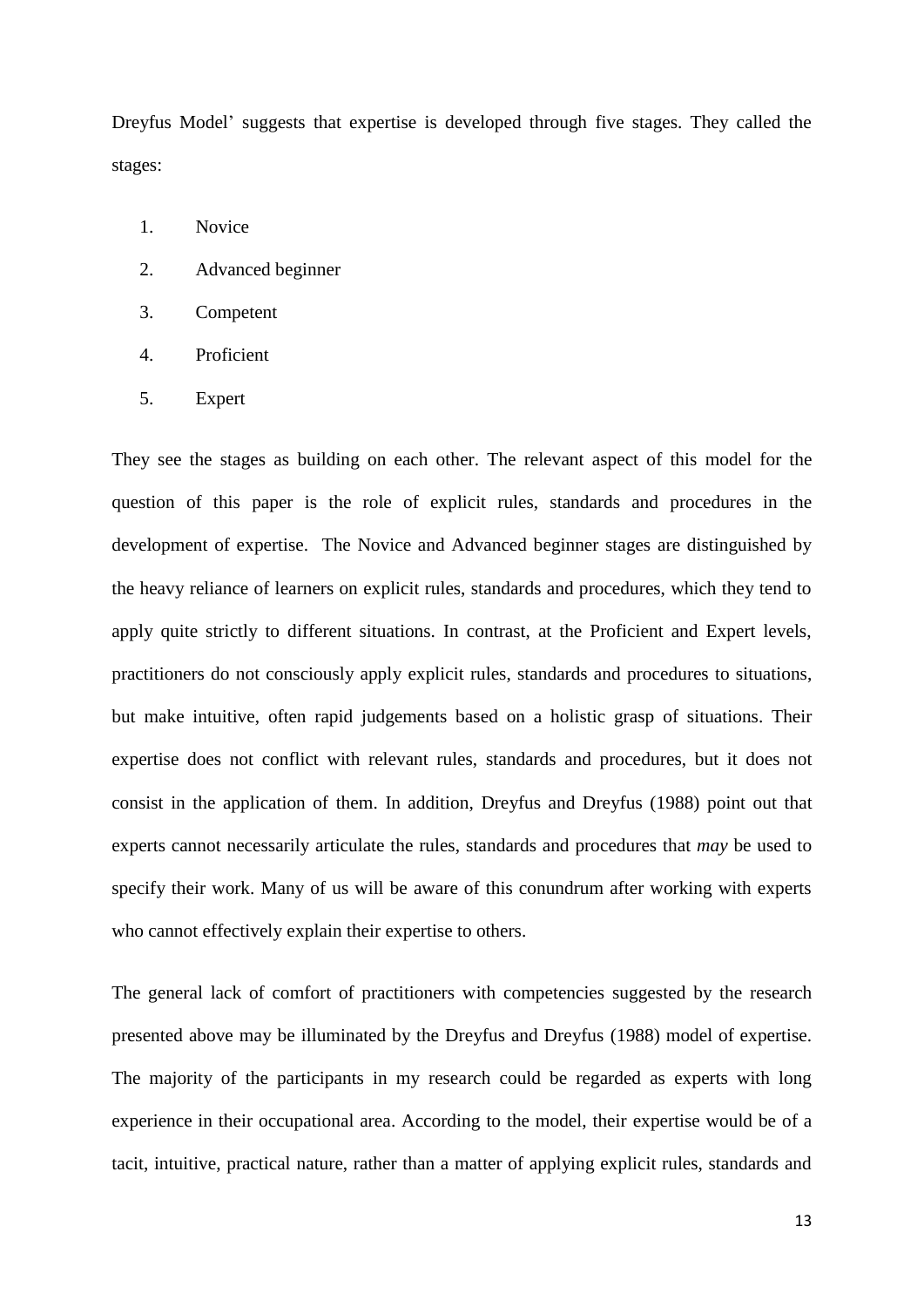procedures. But competencies *are* collections of explicit rules, standards and procedures related to an occupational area. They are the result of efforts to break down competent performance into verbal, objective, overt formulations, and they are intended to be applied by learners in appropriate situations. In terms of the Dreyfus and Dreyfus (1986) model of expertise, the participants in my research as expert or proficient in their industry areas could not be expected to automatically understand their practice in terms of the explicit formulations of units of competency, even if the competencies faithfully capture relevant features of that practice. Some confirmation of this analysis of the findings from the research may be the relatively long periods practitioners reported to become confident using competencies.

The contrast between the forms of knowledge at each end of Dreyfus and Dreyfus's (1988) continuum of expertise is echoed in other models of knowledge that address the difference between the kind of embodied, practical knowledge that is at play when someone applies a skill and another kind of knowledge that is formal, conscious and readily communicated. Ryle's (1949) critique of rationalist theories of knowledge – theories that assume practice can be reduced to pure, codifiable knowledge – involved distinguishing between what he called 'knowing that' and 'knowing how'. For Ryle, knowing how – revealed in skilled practice – is not simply the forgetting of rules that originally informed practice, but is rather a qualitatively different mode of knowledge. A related distinction was made by Polanyi (1974) who argued that 'tacit knowledge' is the foundation of skilled practice rather than application of explicit knowledge. Schön (1987) critiqued the 'technical-rational' understanding of professional practice – the view that professionals apply previously acquired theory to practical situations in the course of making skilled decisions. For Schön, professional work is characterised by the processes of 'knowing-in-action' and 'reflection-on-action', neither of which rely directly on formal theory. These distinctions are summarised in Table 1.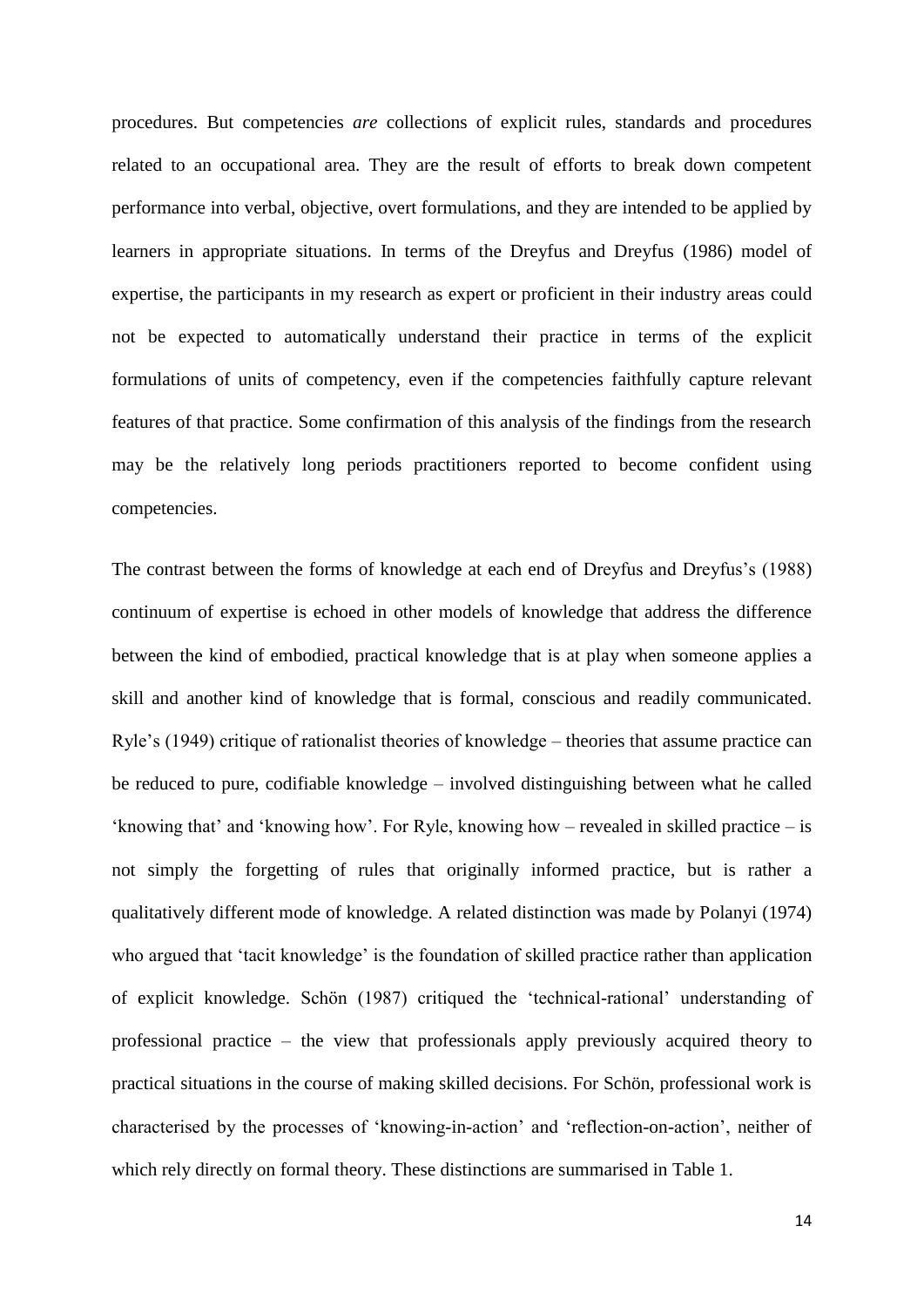Table 1. Forms of knowledge in accounts of skilled activity

| <b>Author</b>          | <b>Formal knowledge</b> | <b>Practical Knowledge</b> |
|------------------------|-------------------------|----------------------------|
| Gilbert Ryle (1949)    | Knowing that            | Knowing how                |
| Michael Polanyi (1974) | Explicit knowledge      | Tacit knowledge            |
| Donald Schön (1987)    | Rules, procedures,      | Knowing-in-action /        |
|                        | protocols               | Reflection-in-action       |

These analyses of forms of knowledge are consistent with the implication of the Dreyfus and Dreyfus (1988) model of expertise that the representation of knowledge in competency standards does not accord with the deployment of expert knowledge in skilled practice. In each of these analyses, skilled practice involves a kind of knowledge that is qualitatively different to abstract, formal knowledge. These analyses reject the notion that the two are related through conscious application of formal knowledge to practical situations.

## **Conclusion**

The epistemologies of practice developed by Ryle (1949), Polanyi (1974) and Schön (1987) along with the Dreyfus and Dreyfus (1988) model of expertise together challenge the assumption of Australian VET that skilled practitioners are inherently equipped, insofar as they possess industry expertise, to read and interpret competency standards. Australian competencies are developed by analysing work roles, breaking them down, and representing the result in formal categories. Competencies thus have the potential to confront experts with what is in effect a translation of skilled work into the form of 'knowing that', 'explicit knowledge' or rules, procedures and protocols. But this kind of representation of an occupation would be, in terms of the theories surveyed above, divorced from expert practice or even alienating for practitioners.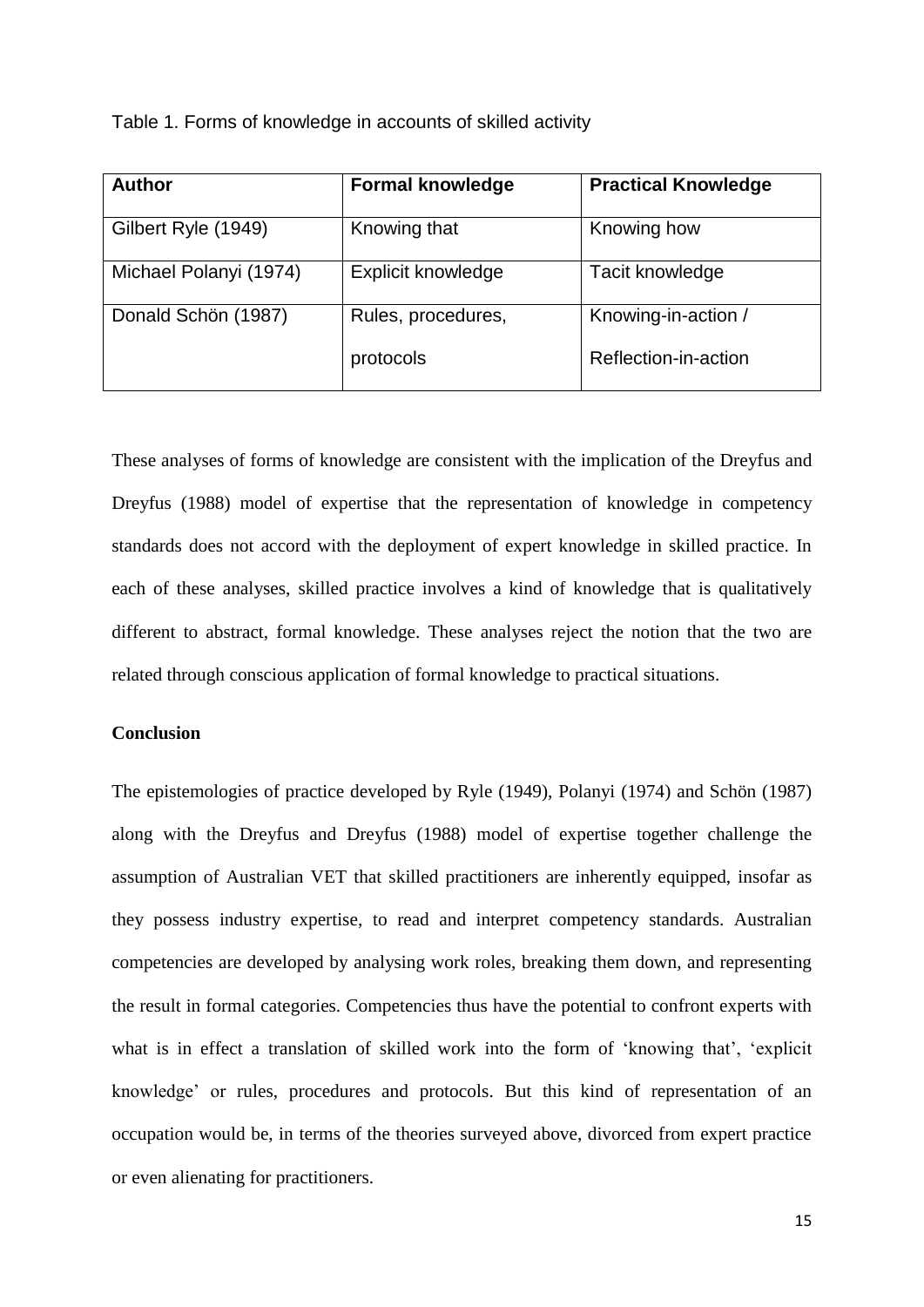The findings of the research discussed in this paper are consistent with this conclusion. The expert practitioners did not find it easy to interpret competency standards. The texts did not make intuitive sense to them. These practitioners, labouring under the preconception that competencies were supposed to be transparent to them, suggested that there was something wrong with the language in which the competencies were expressed or thought that people from outside their occupation were involved in writing them. Many believed that it was necessary to augment the content of the competencies by resorting to their personal expertise in the area addressed by the competencies.

It is clear that some of the evidence provided by the research is also consistent with criticisms of the format and conceptualisation of competency standards. If the competency standards constitute limited representations of the complex realities of skilled work, then we might anticipate that occupational experts would fail to relate fluently to the texts. The finding that many of the research participants believed they needed to 'add' to the content of the competencies if they were to properly equip learners for jobs is a strong indication that at a practical level the competency standards are perceived to be 'narrow' representations of job roles. But other findings from the research more directly suggest alienation from rather than criticism of the content of competency standards as the basis for the research participant's views about the standards. Declarations that the language of the standards is difficult to follow indicate that the texts appear disconnected from occupational realities. Again, misunderstanding of the formal structure of competencies suggests that the categorisation of knowledge in the texts does not make intuitive sense to practitioners. These latter findings and interpretations support the case for the representation of content as much as the content itself is what is problematic to practitioners.

More research is required to cement a case for a disconnect between the representation of occupational knowledge in competency standards and the nature of expertise. In particular, a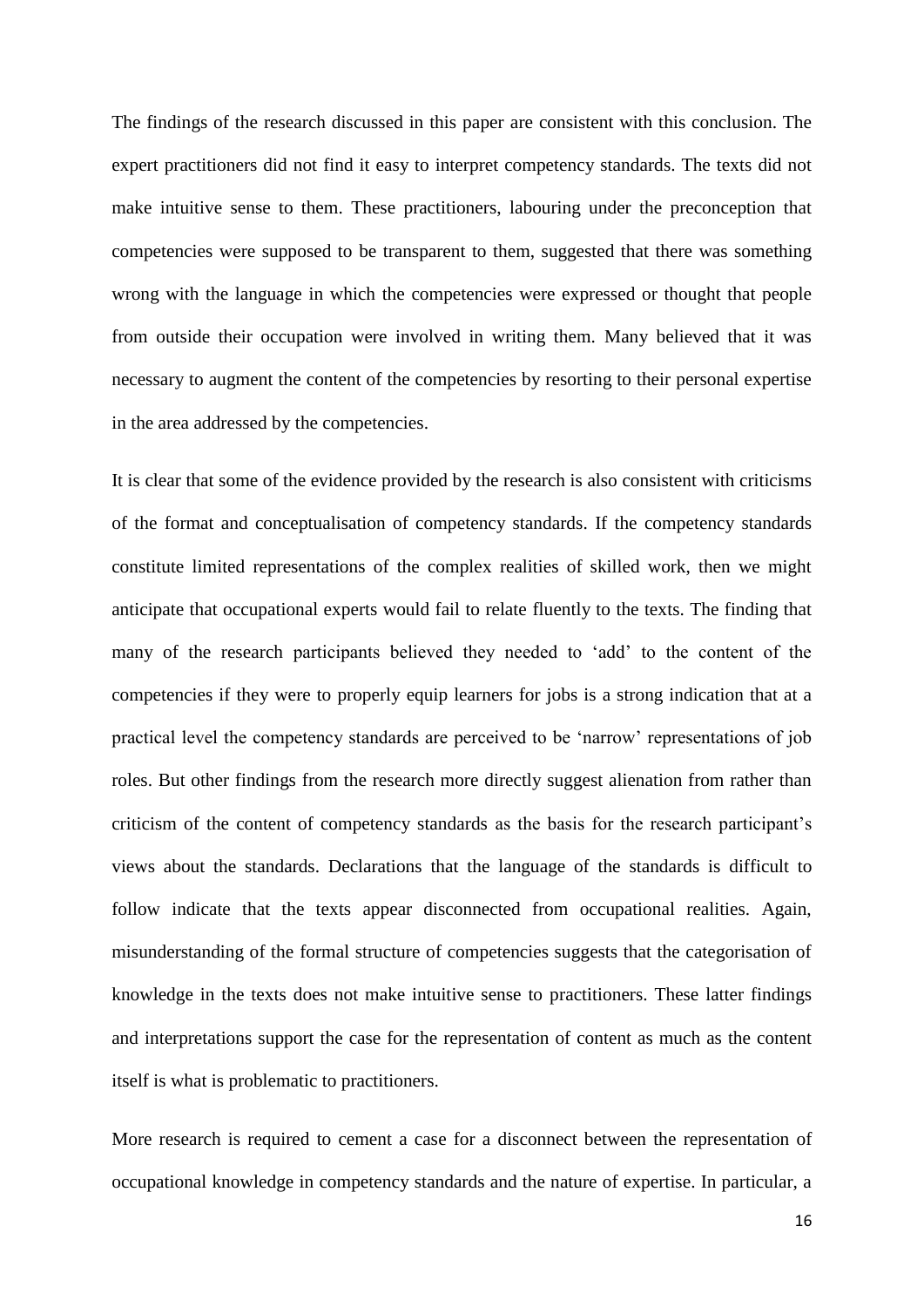methodology that can distinguish between practitioner criticism on the basis of the misrepresentation or under-representation of occupational knowledge from a basis in alienation arising from the representation itself would be required to help settle the account. Given the critical role of competency standards in the functioning of Australian VET such research would be well-justified. It would also be crucial to deciding what options are open to address the challenges that stem from one problem or the other. If there is a problem and it lies on the side of the adequacy of competencies, then the value of the competency-based approach is in question. If, on the other hand, the problem is to do with the assumption that industry experts have automatic insight into the content of competencies, then the case is strengthened for more rigorous training in the interpretation of competency standards to overcome the alienation to be expected when experts are confronted by formal representations of their expertise.

### **Acknowledgement**

Funding and support for this project was provided by the Australian Government Department of Industry, Innovation, Science, Research and Tertiary Education through the National VET Research program managed by the National Centre for Vocational Education Research. The views and opinions expressed in this article are those of the author and do not necessarily reflect the views of the Australian Government, State and Territory governments or NCVER.

## **References**

Ashworth, P.D. & J. Saxton, J. (1990). 'On 'Competence'.' *Journal of Further and Higher Education*, 14: 2, 3-25.

Blunden, R. (1997). *Teaching and Learning in Vocational Education and Training*. Social Science Press, Katoomba.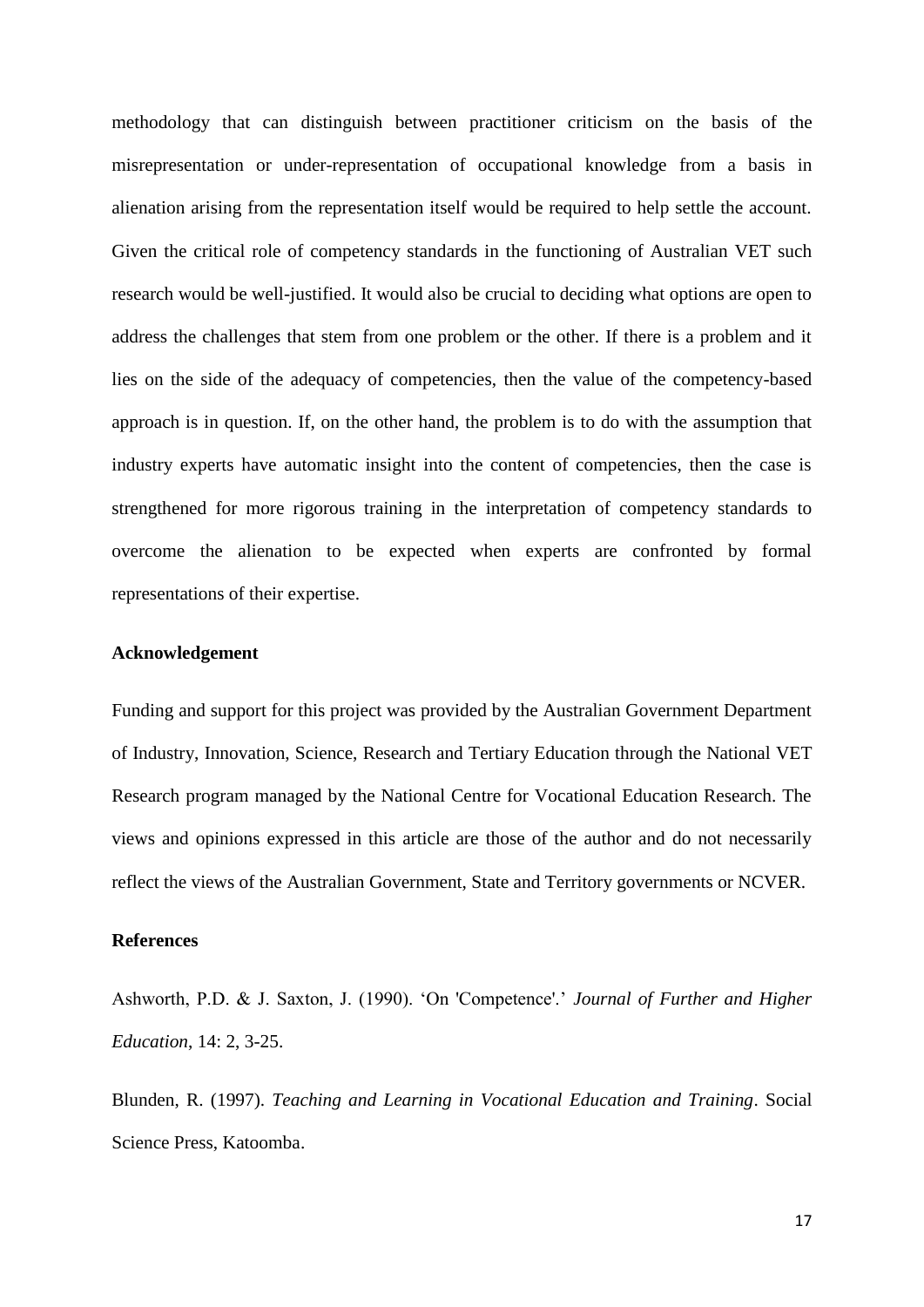Brown, M. (1994). 'Competency-based training: Skill formation for the workplace or classroom Taylorism?' in J. Kenway (ed.) *Economising Education: The post-Fordist directions*, Deakin University Press, Geelong, 153-184.

Buchanan, J., Yu, S., Marginson, S. & Wheelahan, L. (2009). *Education, Work and Economic Renewal: An issues paper prepared for the Australian Education Union.* Workplace Research Centre, University of Sydney, Sydney.

Chappell, C., Gonczi, A., & Hager, P. (2000). 'Competency-based education.' in G. Foley (ed.), *Understanding Adult Education and Training*, Allen & Unwin, Crows Nest, NSW, 191-205.

Collins, C. (1993). 'Introduction' in C. Collins (ed.) *Competencies. The competencies debate in Australian education and training*. The Australian College of Education, Deakin, ACT.

Cornford, I.R. (1997). 'Ensuring effective learning from modular courses: a cognitive psychology-skill learning perspective.' *Journal of Vocational Education & Training*, 49:2, 237-251.

Corben, & Thomson, (2001), *What makes a great teacher? Attributes of excellence in VET*, TAFE NSW, North Coast Institute & NSW Department of Education and Training.

Darwin, S. (2007). 'The changing contexts of vocational education: Implications for institutional vocational learning,' *International Journal of Training Research*. 5:1, 55-71.

Department of Education, Employment and Workplace Relations (2012), *TAE Training and Education. Release 3.0*, DEEWR, Canberra.

Dreyfus, H. & Dreyfus, S. (1988), *Mind over Machine*, Free Press, New York.

18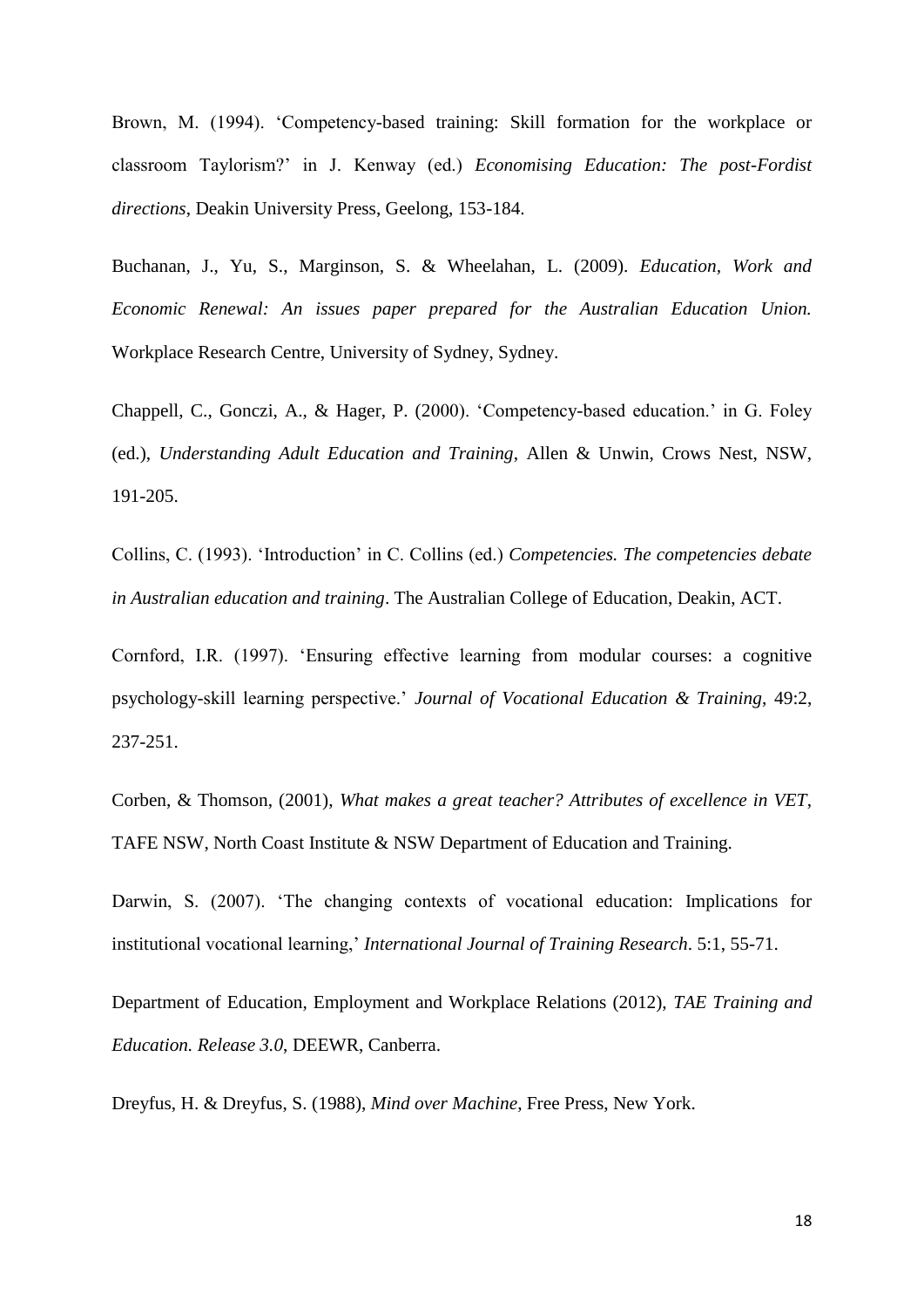Hodge, S. (2014). *Interpreting competencies in Australian vocational education and training: practices and issues*, NCVER, Adelaide.

Hyland, T. (1993). 'Competence, knowledge and education,' *Journal of Philosophy of Education*. 27:1, 57-68.

Hyland, T. (1997). 'Reconsidering competence,' *Journal of Philosophy of Education*. 31:3, 491-503.

Mager, R. (1962), *Preparing Instructional Objectives*, Fearon, Los Angeles.

Merriam, S.B. (1998), *Qualitative research and case study applications in education*, Jossey-Bass Publishers, San Francisco.

National Skills Standards Council (2013), *Determination for trainer and assessor competencies*,

<www.nssc.natese.gov.au/policies/determination\_for\_trainer\_and\_assessor\_competencies> accessed 14/11/2013.

Palmieri, P. (2004), *Approaches to the idea of the 'good teacher' in vocational education and training*, Proceedings of the *Australian Association for Research in Education* (AARE) Annual Conference, Melbourne, 28 November – 2 December.

Patton, M.Q. (2002), *Qualitative research and evaluation methods*, SAGE Publications, Thousand Oaks.

Polanyi, M. (1974), *Personal Knowledge: Towards a Post Critical Philosophy*, University of Chicago Press, Chicago.

Robertson, I. (2008), 'VET teachers' knowledge and expertise', *International Journal of Training Research*, vol. 6, no. 1, pp. 1-22.